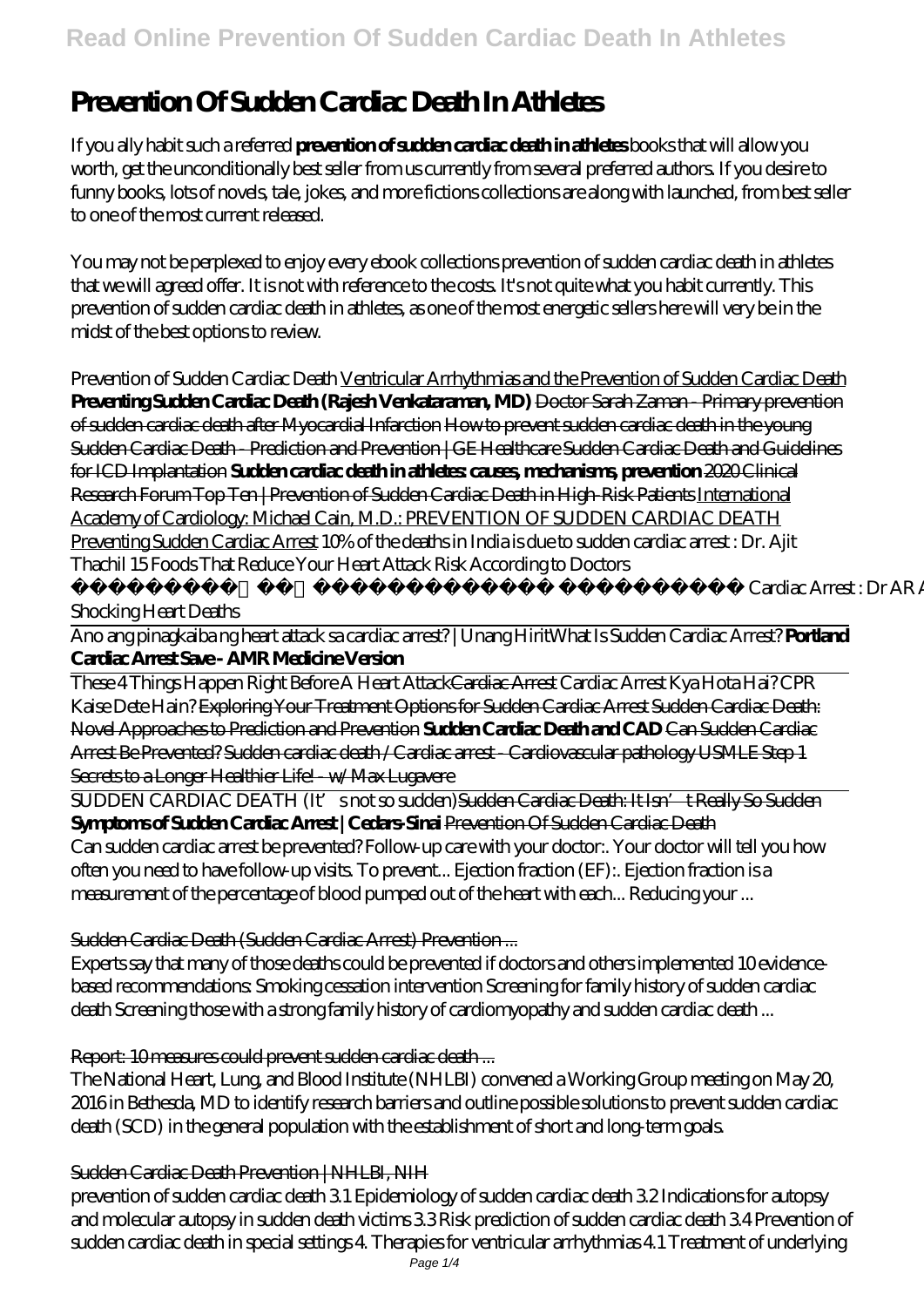## heart disease

## Ventricular Arrhythmias and the Prevention of Sudden ...

Clinical Strategies to Improve Outcomes From Sudden Cardiac Death. Prevention of risk factor development for coronary artery disease: Primary prevention and secondary prevention of sudden cardiac death Appropriate use of - blocker, ACE inhibitor, and statin therapy Implantable cardioverterdefibrillator use in selected patients

## Predicting and Preventing Sudden Cardiac Death | Circulation

The ICD therapy is routinely used for primary prevention of SCD in patients with cardiomyopathy and high risk inherited arrhythmic conditions and secondary prevention in survivors of sudden cardiac arrest.

## Clinical Management and Prevention of Sudden Cardiac Death ...

Sudden death syndrome (SDS) is a loosely defined umbrella term for a series of cardiac syndromes that cause sudden cardiac arrest and possibly death.. Some of these syndromes are the result of ...

## Sudden Death Syndrome: Infants, Adults, Causes, Prevention ...

Sudden cardiac arrest is not a heart attack (myocardial infarction). Heart attacks occur when there is a blockage in one or more of the coronary arteries, preventing the heart from receiving enough oxygen-rich blood. If the oxygen in the blood cannot reach the heart muscle, the heart becomes damaged. In contrast, sudden cardiac arrest occurs when the electrical system to the heart malfunctions and suddenly becomes very irregular. The heart beats dangerously fast.

## Sudden Cardiac Death (SCD): Symptoms, Causes

Prevent blood clots, which can lead to heart attack or stroke. Prevent or delay the need for a procedure or surgery, such as angioplasty or coronary artery bypass grafting. Reduce your heart' sworkload and relieve heart disease symptoms. Take all medicines regularly, as your doctor prescribes.

## Sudden Cardiac Arrest | NHLBI, NIH

Sudden arrhythmic death syndrome, or SADS, is when someone dies suddenly following a cardiac arrest and no obvious cause can be found. This affects around 500 people in the UK every year. We know that, in many cases, this is caused by an inherited heart condition and the person's immediate family should be referred to a specialist genetics centre for assessment.

## Sudden arrhythmic death syndrome (SADS) – British Heart ...

2015 ESC Guidelines for the management of patients with ventricular arrhythmias and the prevention of sudden cardiac death: The Task Force for the Management of Patients with Ventricular Arrhythmias and the Prevention of Sudden Cardiac Death of the European Society of Cardiology (ESC)

## 2015 ESC Guidelines for the management of patients with ...

The ICD therapy is routinely used for primary prevention of SCD in patients with cardiomyopathy and high risk inherited arrhythmic conditions and secondary prevention in survivors of sudden cardiac arrest.

## Clinical management and prevention of sudden cardiac death

Prevention of Sudden Cardiac Death by n-3 Polyunsaturated Fatty Acids - PubMed There were already several epidemiologic studies that showed eating fish frequently seemed to reduce deaths from coronary heart disease.

## Prevention of Sudden Cardiac Death by n-3 Polyunsaturated ...

Sick sinus syndrome (SSS), also known as sinus node dysfunction (SND), is a group of abnormal heart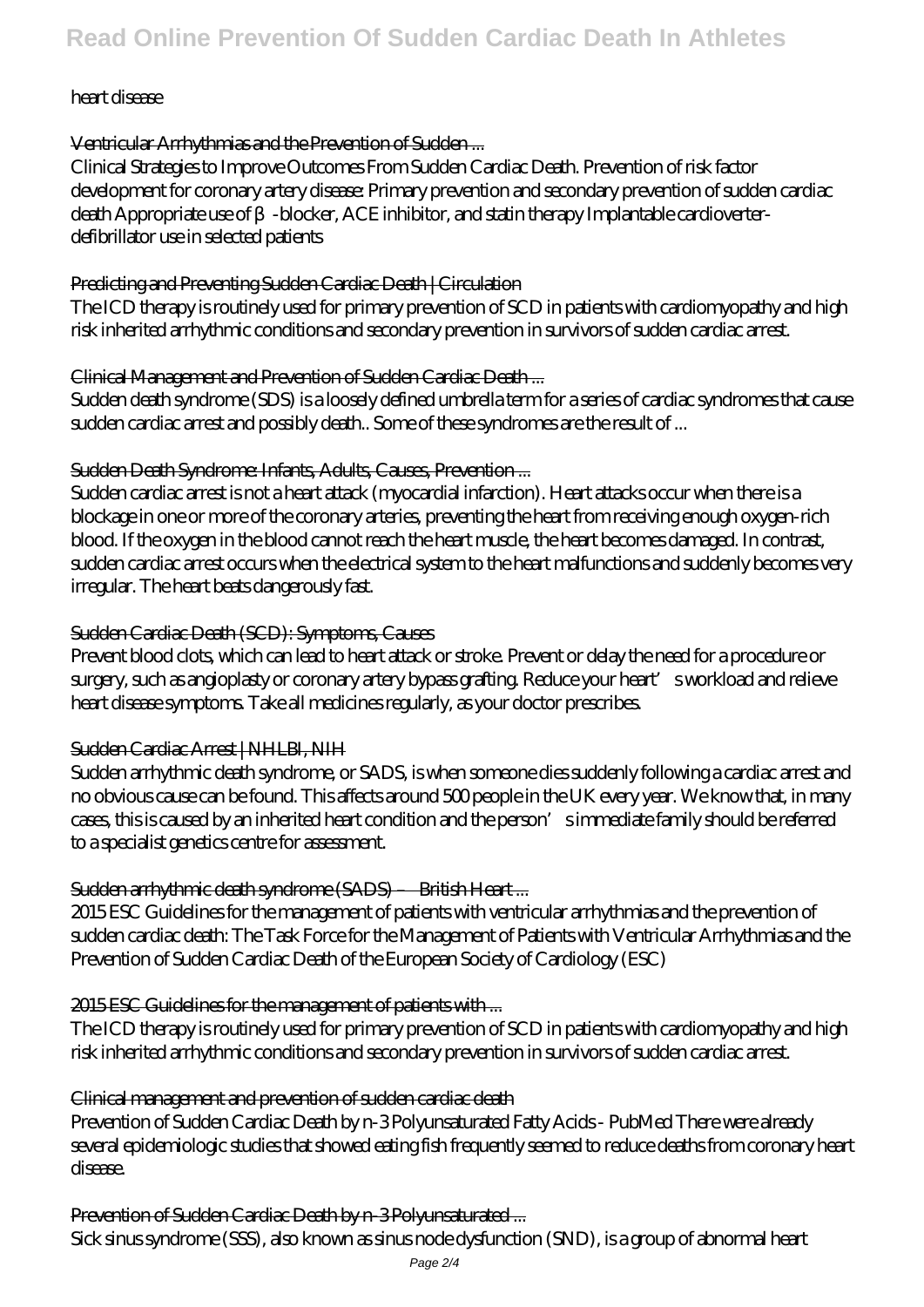rhythms (arrhythmias) presumably caused by a malfunction of the sinus node, the heart's primary pacemaker. Tachycardia-bradycardia syndrome is a variant of sick sinus syndrome in which the arrhythmia alternates between slow and fast heart rates. ...

#### Sick sinus syndrome - Wikipedia

Immediate CPR is crucial for treating sudden cardiac arrest. By maintaining a flow of oxygen-rich blood to the body's vital organs, CPR can provide a vital link until more-advanced emergency care is available. If you don't know CPR and someone collapses unconscious near you, call 911 or emergency medical help.

#### Sudden cardiac arrest - Diagnosis and treatment - Mayo Clinic

The survival benefit of ICD therapy in the secondary prevention of sudden death was primarily observed in patients with significantly reduced left ventricular function (left ventricular ejection fraction 35%).

#### Secondary prevention of sudden cardiac death - Heart Rhythm O2

The Unexplained cardiac death project is an Australian research project that aims to prevent deaths due to sudden cardiac arrest. The project is collecting key information about people aged 1-50 years who have been affected by sudden cardiac arrest.

#### Unexplained cardiac death project | Unexplained cardiac ...

Implantable cardioverter-defibrillator (ICD): For people whose risk factors put them at great risk for sudden cardiac death, an ICD may be inserted as a preventive treatment.

Prevention of Sudden Cardiac Death in Patients with Cardiomyopathy.

Presenting the latest diagnostic and therapeutic developments in a multifaceted field, this book addresses the problems involved in preventing sudden cardiac death (SCD), focusing on risk stratification techniques designed to direct the selection and application of appropriate treatment modalities. Material reflects recent discoveries concerning the epidemiology and SCD pathophysiology, offering guidelines for more rational treatment approaches, both pharmacologic and interventional. The text reviews the vast epidemiologic data from the Framingham Study, with special emphasis on identifying clinical risk factors and the relation of coronary heart disease to SCD. It also details the background for risk stratification based on well-established exercise testing and ambulatory electrocardiography techniques, as well as newer methods of electrophysiologic testing and signal average electrocardiography. Current prevention strategies--lifestyle alteration, prospective drug trials, surgical and implantable devices--are also discussed.

This book draws on the established European guidelines from the ESCthat address the key issues in sudden cardiac death, such asidentifying individuals at risk prior to an episode of aventricular tachyarrhythmia or a sudden cardiac arrest, andresponding in a timely fashion to the person suffering the eventout-of-thehospital. It presents an update on what is known aboutsudden cardiac arrest, from basic experimental studies to clinicaltrials, and serves as a complement to the ESC Core Syllabus on thissubject. Topics include epidemiology, genetics, arrhythmogenicmechanisms, risk stratification, autonomic nervous system andphenotypes. Disease states and special populations are alsocovered, as well as drug, device and ablation treatments, and costeffectiveness. All chapters are co-authored by experts from bothEurope and the US. The ESC Education Series This book is part of the ESC Education Series. The series isdesigned to provide medical professionals with the latestinformation about the understanding, diagnosis and management ofcardiovascular diseases. Where available, managementrecommendations are based on the established